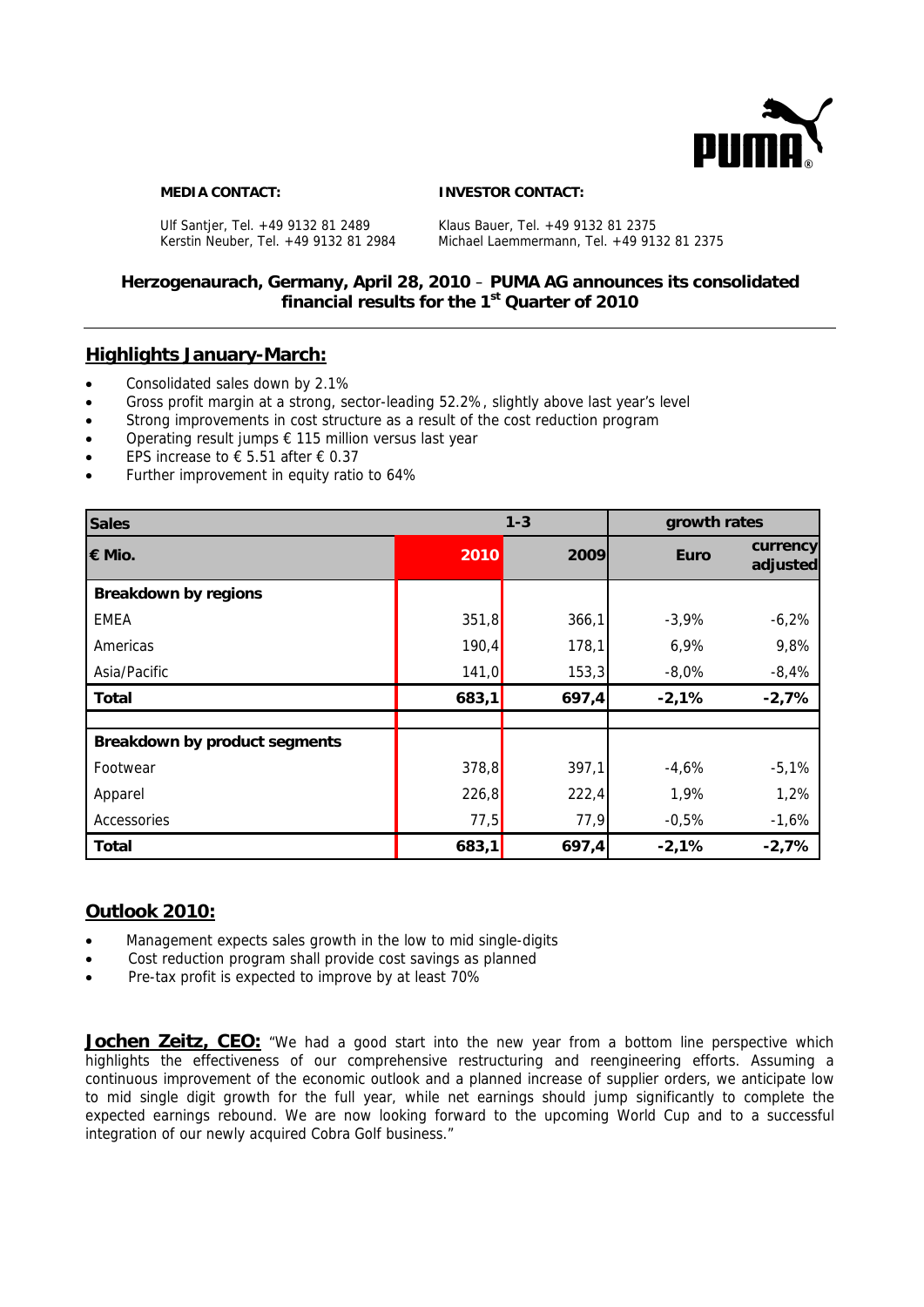

# **Sales and Earnings Development January-March 2010**

#### **Global Brand Sales**

Worldwide PUMA brand sales, which include consolidated and license sales, decreased by 2.3% to  $\epsilon$  720.6 million.

Footwear sales were down by 6.0% to € 382.8 million and Accessories by 3.1% to € 90.3 million. Apparel sales increased by 4.3% to  $\epsilon$  247.5 million.

## **Consolidated Sales**

PUMA's consolidated sales in the first quarter were down by 2.7% currency-neutral and 2.1% in Euro terms to  $\epsilon$ 683.1 million. This development should be seen in the context of last year's sales increase of 3.6%, which was mainly driven by closeout sales in order to reduce inventories. In addition, supplier orders for the first half of 2010 were placed with caution. Excluding the previous year's inventory clearance, sales were slightly above last year. Sales in Footwear declined currency-neutral by 5.1% to € 378.8 million and Accessories decreased by 1.6% to € 77.5 million. Apparel sales rose by 1.2% to € 226.8 million due to a positive development in PUMA's teamsport business. In regional terms, sales in EMEA were down currency-neutral by 6.2% to € 351.8 million (share: 51.5%) and Asia/Pacific declined by 8.4% to  $\epsilon$  141.0 million (share: 20.6%). Sales in the Americas region significantly improved by 9.8% to  $\epsilon$  190.4 million (share: 27.9%) with both regions – North America and Latin America – positively contributing to this strong performance.

#### **Gross Profit Margin**

In the first quarter, PUMA's gross profit margin reached a strong, sector-leading 52.2% compared to 52.1% last year. The Footwear segment reported 50.7% versus 50.4%, Apparel was at 53.5% compared to 53.7% and Accessories remained unchanged to last year at 55.6%. In terms of region, the gross profit margin in EMEA softened to 54.3% after 55.1%, Americas rose to 47.4% from 46.7% – driven by Latin America – and Asia/Pacific improved to 53.4% from 51.0% last year.

#### **Operating Expenses**

Operating expenses decreased by 4.6% from  $\epsilon$  254.1 million to  $\epsilon$  242.3 million. As a percentage of sales, the cost ratio improved from 36.4% last year to 35.5% because of the cost reduction program introduced last year. Expenses in marketing/retail and depreciation decreased due to the improvement to the overall retail store portfolio.

## **EBIT**

PUMA's EBIT before special items increased by 4.4% to € 119.0 million versus € 114.0 million last year. As a percentage of sales the EBIT margin improved from 16.3% last year to an excellent 17.4%. Taking last year's special items into account, EBIT increased from € 4.0 million to € 119.0 million.

## **Financial Result**

The financial result was at  $\epsilon$  -1.2 million after  $\epsilon$  -1.6 million last year, as the net cash position improved significantly and led to lower interest expenses due to reduced bank debts.

#### **Net Earnings**

The pre-tax profit (EBT) jumped from  $\epsilon$  2.4 million to  $\epsilon$  117.8 million. Net earnings increased to  $\epsilon$  83.1 million from € 5.6 million based on a tax rate of 29.5% versus an operational tax rate of 28.5% last year. Earnings per share rose to  $\epsilon$  5.51 from  $\epsilon$  0.37 and diluted earnings per share were at  $\epsilon$  5.50 compared to € 0.37 last year.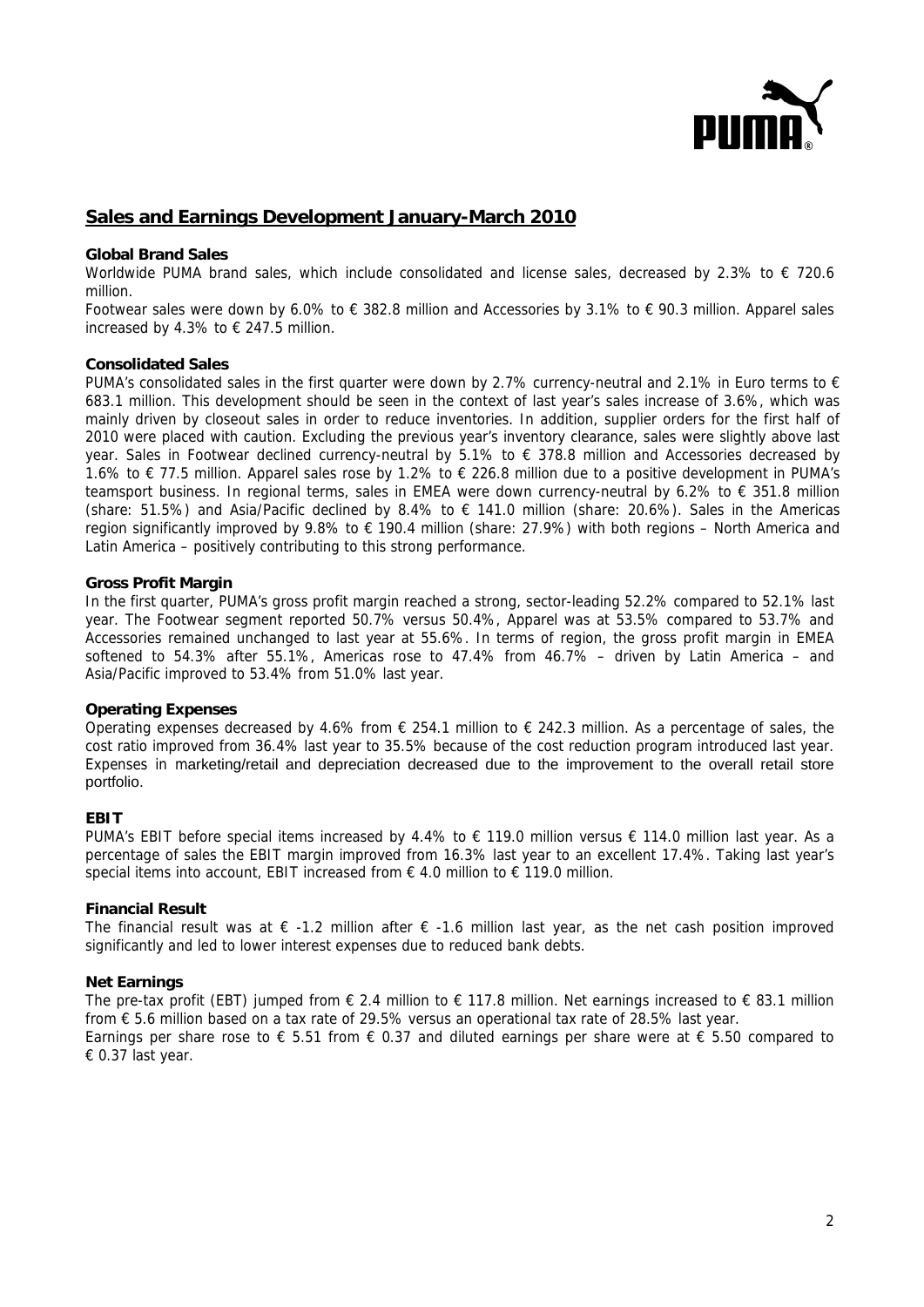

## **Net Assets and Financial Position**

## **Equity**

As of March 31, 2010, total assets increased by 2.4% to  $\epsilon$  2,159.3 million while PUMA's equity ratio improved significantly from 56.6% to 64.0% this year.

#### **Working Capital**

Inventories declined by 15.9% to € 375.7 million and accounts receivable went up by 6.7% to € 568.6 million. Accounts payables increased by 7.2% to  $\epsilon$  265.5 million. Working capital remained stable at  $\epsilon$  595.6 million compared to € 596.9 million last year.

## **Capex/Cashflow**

Capital investment amounted to  $\epsilon$  7.7 million in the first quarter after  $\epsilon$  11.6 million in the previous year. The free cashflow came in at  $\epsilon$  -73.4 million compared to  $\epsilon$  -118.0 million last year.

#### **Cash Position**

Total cash by the end of March jumped 59.5% to € 426.8 million after € 267.6 million last year. Bank debts were reduced by 41.8% from € 63.2 million to € 36.8 million. As a result, the net cash position improved significantly by 90.7% from  $\epsilon$  204.5 million to  $\epsilon$  390.0 million.

## **Outlook 2010**

Assuming a further improvement in the overall economic outlook, sales for the full year 2010 should strengthen accordingly throughout the year. The company's pre-tax profit is expected to improve by at least 70% in 2010 while sales should post an increase in the low to mid single digits.

This document contains forward-looking information about the Company's financial status and strategic initiatives. Such information is subject to a certain level of risk and uncertainty that could cause the Company's actual results to differ significantly from the information discussed in this document. The forward-looking information is based on the current expectations and prognosis of the management team. Therefore, this document is further subject to the risk that such expectations or prognosis, or the premise of such underlying expectations or prognosis, become erroneous. Circumstances that could alter the Company's actual results and procure such results to differ significantly from those contained in forward-looking statements made by or on behalf of the Company include, but are not limited to those discussed be above.

###

PUMA is one of the world's leading sportlifestyle companies that designs and develops footwear, apparel and accessories. It is committed to working in ways that contribute to the world by supporting Creativity, SAFE Sustainability and Peace, and by staying true to the principles of being Fair, Honest, Positive and Creative in decisions made and actions taken. PUMA starts in Sport and ends in Fashion. Its Sport Performance and Lifestyle labels include categories such as Football, Running, Motorsports, Golf and Sailing. Sport Fashion features collaborations with renowned designer labels such as Alexander McQueen, Yasuhiro Mihara and Sergio Rossi. The PUMA Group owns the brands PUMA, Cobra and Tretorn. The company, which was founded in 1948, distributes its products in more than 120 countries, employs more than 9,000 people worldwide and has headquarters in Herzogenaurach/Germany, Boston, London and Hong Kong. For more information, please visit www.puma.com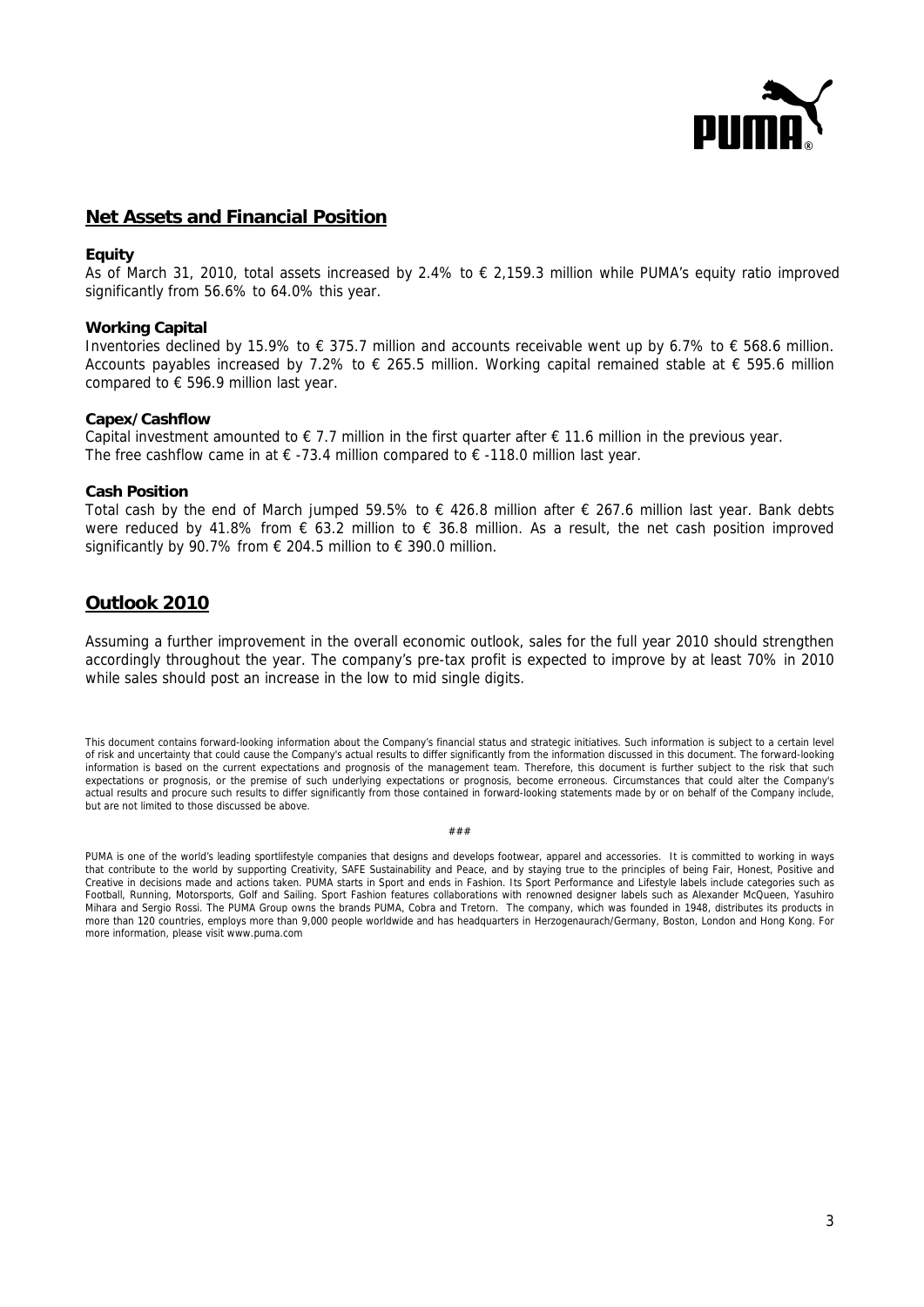

| <b>Income Statement</b>                        | 1-3/2010  | 1-3/2009  | Devi-    |
|------------------------------------------------|-----------|-----------|----------|
|                                                | € million | € million | ation    |
|                                                |           |           |          |
| <b>Sales</b>                                   | 683,1     | 697,4     | $-2,1%$  |
| Cost of sales                                  | $-326,7$  | $-334,4$  | $-2,3%$  |
| <b>Gross profit</b>                            | 356,4     | 363,1     | $-1,8%$  |
| - in % of consolidated sales                   | 52,2%     | 52,1%     |          |
| Royalty and commission income                  | 4,9       | 5,0       | $-2,7%$  |
|                                                | 361,3     | 368,1     | $-1,8%$  |
| Other operating income and expenses            | $-242,3$  | $-254,1$  | $-4,6%$  |
| Operational result before special items        | 119,0     | 114,0     | 4,4%     |
| Special items                                  | 0,0       | $-110,0$  |          |
| EBIT                                           | 119,0     | 4,0       |          |
| - in % of consolidated sales                   | 17,4%     | 0,6%      |          |
| Financial result                               | $-1,2$    | $-1,6$    | 28,0%    |
| EBT                                            | 117,8     | 2,4       |          |
| - in % of consolidated sales                   | 17,3%     | 0,3%      |          |
| Taxes on income                                | $-34.8$   | 2.7       |          |
| - Tax rate                                     | 29,5%     | $-114,6%$ |          |
| Net earnings attributable to minority interest | 0,0       | 0,5       | $-98,7%$ |
| Net earnings                                   | 83,1      | 5,6       |          |
| Earnings per share $(\epsilon)$                | 5,51      | 0,37      |          |
| Earnings per share (€) - diluted               | 5,50      | 0,37      |          |
| Weighted average shares outstanding            | 15,082    | 15,082    | 0,0%     |
| Weighted average shares outstanding - diluted  | 15,105    | 15,082    | 0,1%     |

Rounding differences may be observed in the percentage and numerical values expressed in millions of Euro since the underlying calculations are always based on thousands of Euro.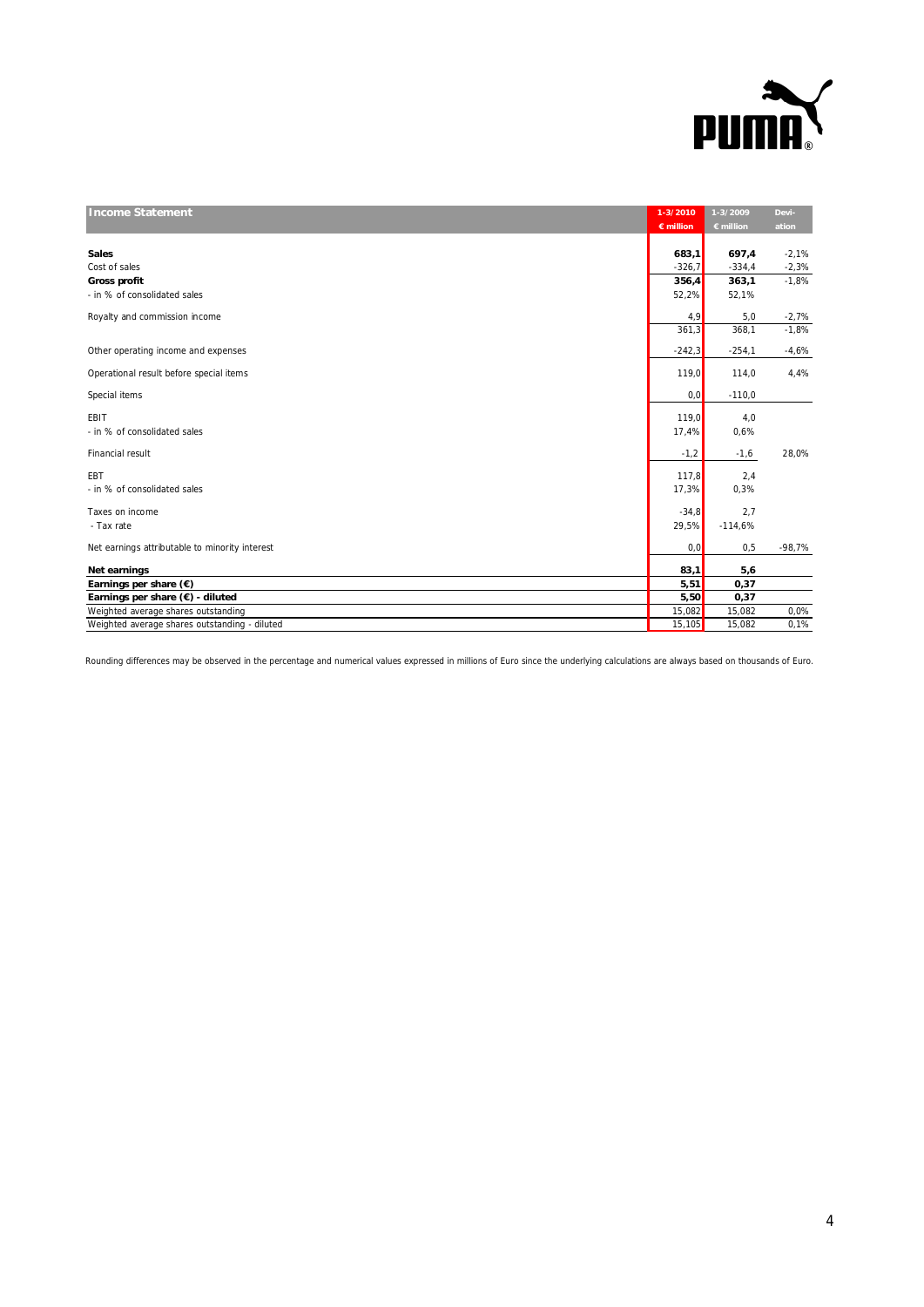

| <b>Balance Sheet</b>                        | Mar. 31,'10<br>$\epsilon$ million | Mar. 31,'09<br>€ million | Devi-<br>ation | Dec. 31,'09<br>$\epsilon$ million |
|---------------------------------------------|-----------------------------------|--------------------------|----------------|-----------------------------------|
|                                             |                                   |                          |                |                                   |
| <b>ASSETS</b>                               |                                   |                          |                |                                   |
| Cash and cash equivalents                   | 426,8                             | 267,6                    | 59,5%          | 485,6                             |
| Inventories                                 | 375,7                             | 446,7                    | $-15,9%$       | 348,5                             |
| Trade receivables                           | 568,6                             | 533,1                    | 6,7%           | 397,8                             |
| Other current assets (Working Capital)      | 131,0                             | 114,5                    | 14,5%          | 125,6                             |
| Other current assets                        | 11,3                              | 35,1                     | $-68,0%$       | 1,7                               |
| <b>Current assets</b>                       | 1.513,4                           | 1.397,0                  | 8,3%           | 1.359,2                           |
|                                             |                                   |                          |                |                                   |
| Deferred taxes                              | 55,8                              | 111,1                    | $-49,8%$       | 67,7                              |
| Other non-current assets                    | 590,1                             | 599,9                    | $-1.6%$        | 587,2                             |
| <b>Non-current assets</b>                   | 645,9                             | 711,0                    | $-9,1%$        | 654,9                             |
|                                             | 2.159,3                           | 2.108,0                  | 2,4%           | 2.014,1                           |
| LIABILITIES AND SHAREHOLDERS' EQUITY        |                                   |                          |                |                                   |
|                                             |                                   |                          |                |                                   |
| <b>Current bank liabilities</b>             | 36,8                              | 63,2                     | $-41,8%$       | 36,8                              |
| <b>Trade liabilities</b>                    | 265, 5                            | 247,8                    | 7,2%           | 262,1                             |
| Other current liabilities (Working Capital) | 214,3                             | 253,2                    | $-15,4%$       | 257,0                             |
| Other current liabilities                   | 103,1                             | 156,6                    | $-34,1%$       | 64,1                              |
| <b>Current liabilities</b>                  | 619,7                             | 720,7                    | $-14,0%$       | 620,0                             |
|                                             |                                   |                          |                |                                   |
| Deferred taxes                              | 4, 4                              | 26,6                     | $-83,5%$       | 4,4                               |
| Pension provisions                          | 24,4                              | 21,4                     | 13,7%          | 25,2                              |
| Other non-current liabilities               | 128,0                             | 145,5                    | $-12,0%$       | 124,6                             |
| <b>Non-current liabilities</b>              | 156,8                             | 193,5                    | $-19,0%$       | 154,2                             |
| Shareholders' equity                        | 1.382,8                           | 1.193,7                  | 15,8%          | 1.239,8                           |
|                                             | 2.159,3                           | 2.108,0                  | 2,4%           | 2.014,1                           |
|                                             |                                   |                          |                |                                   |

Rounding differences may be observed in the percentage and numerical values expressed in millions of Euro since the underlying calculations are always based on thousands of Euro.